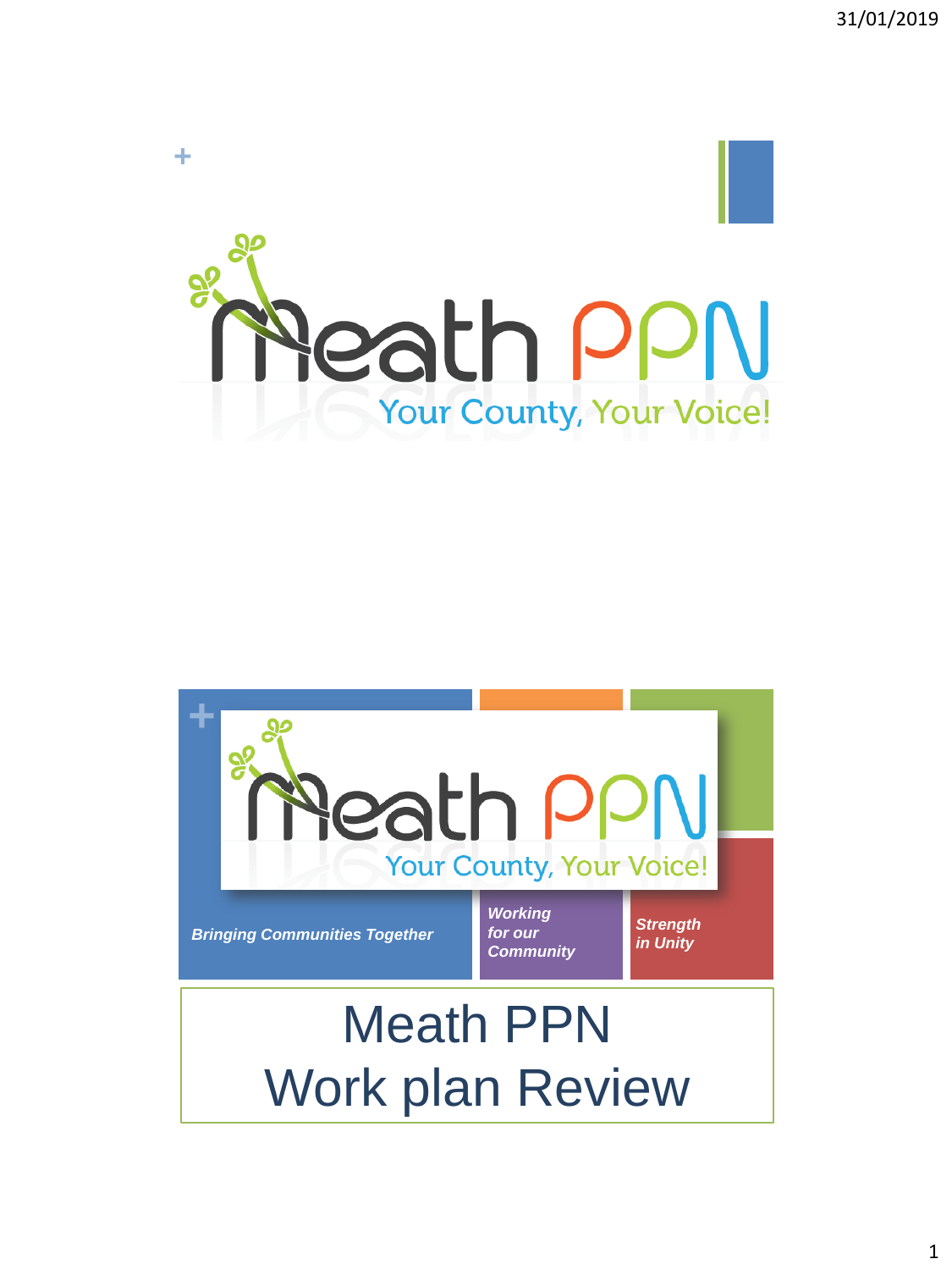

We are here today to get your views and sign off the Meath PPN work plan for 2019

- 7 main Priority Tasks
	- **Promotion**
	- **Effective Communication**
	- Supporting the Representatives & Increase Participation
	- Developing a Wellbeing Statement for Meath PPN
	- **Allocation of Defibrillators**
	- **Managing and reviewing of the Issues Register**
	- **Policy Development**

## **+** 1. Promotion of the Public Participation Network within Meath

Actions:

- Distribution of Promotional Materials at events
- Develop a Meath PPN information pack
- **Advertising with Meath Chronicle and LMFM**
- **Use and promotion of Social Media**
- **Example 1** Liaising with community hubs locally to carry info materials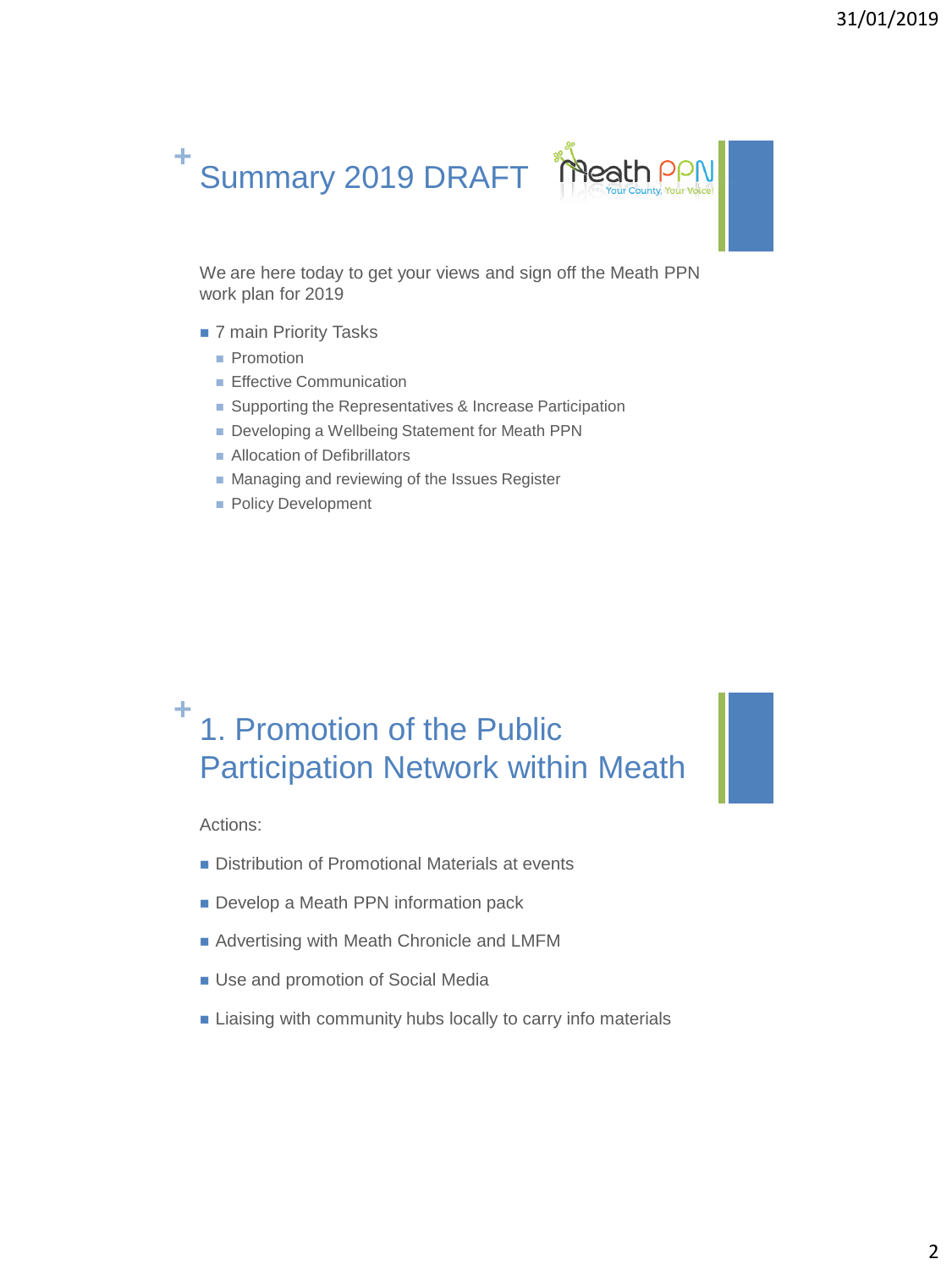## **+** 2. Increase the effectiveness of the communication within the PPN

Actions:

- Develop and implement a communication strategy
- Hold 12 Municipal District Meetings and 2 Plenary Meetings
- Hold 10 Secretariat Meetings
- Promote use of PPN website/facebook/email by members to advertise events
- Up to date Newsletter, Website and email correspondence
- Increase awareness of the PPN within Meath Co. Co.

## **+** 3. Increase participation in the decision making structures

Actions:

- Hold Committee Representatives meetings to develop and implement a communication strategy for the PPN membership – 13th Feb @ 7.30pm
- **All committee members to sign up to the Representatives Charter**
- Public Consultations to be promoted through the PPN and submissions encouraged/facilitated
- **Facilitate interest groups to support the committee representatives** and focus on policy development
- Induction process for new committee representatives to be drawn up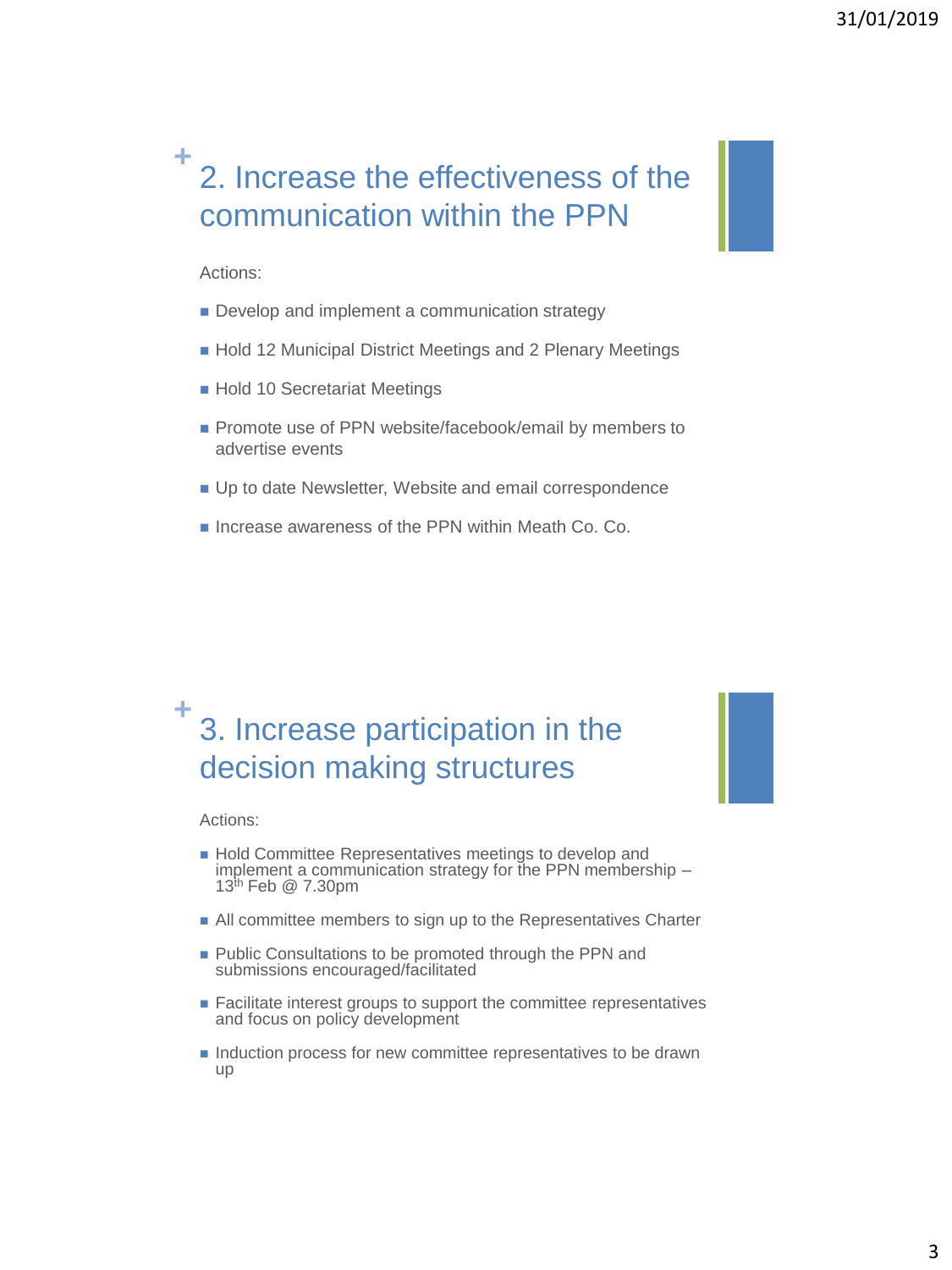# **+** 4. To commence the process of developing a wellbeing statement for Meath

### Action:

**Liaise with Social Justice Ireland to avail of the resources and** training available to commence the process

## **+** 5. Allocation of defibrillators

#### Actions

- Complete the process with successful applicant's from 2018 to include distribution of the signage, completion of the training and confirmation that the units have been registered with NAS
- Re-launch the application process for 2019
- **Organise training/signage for the defibrillators**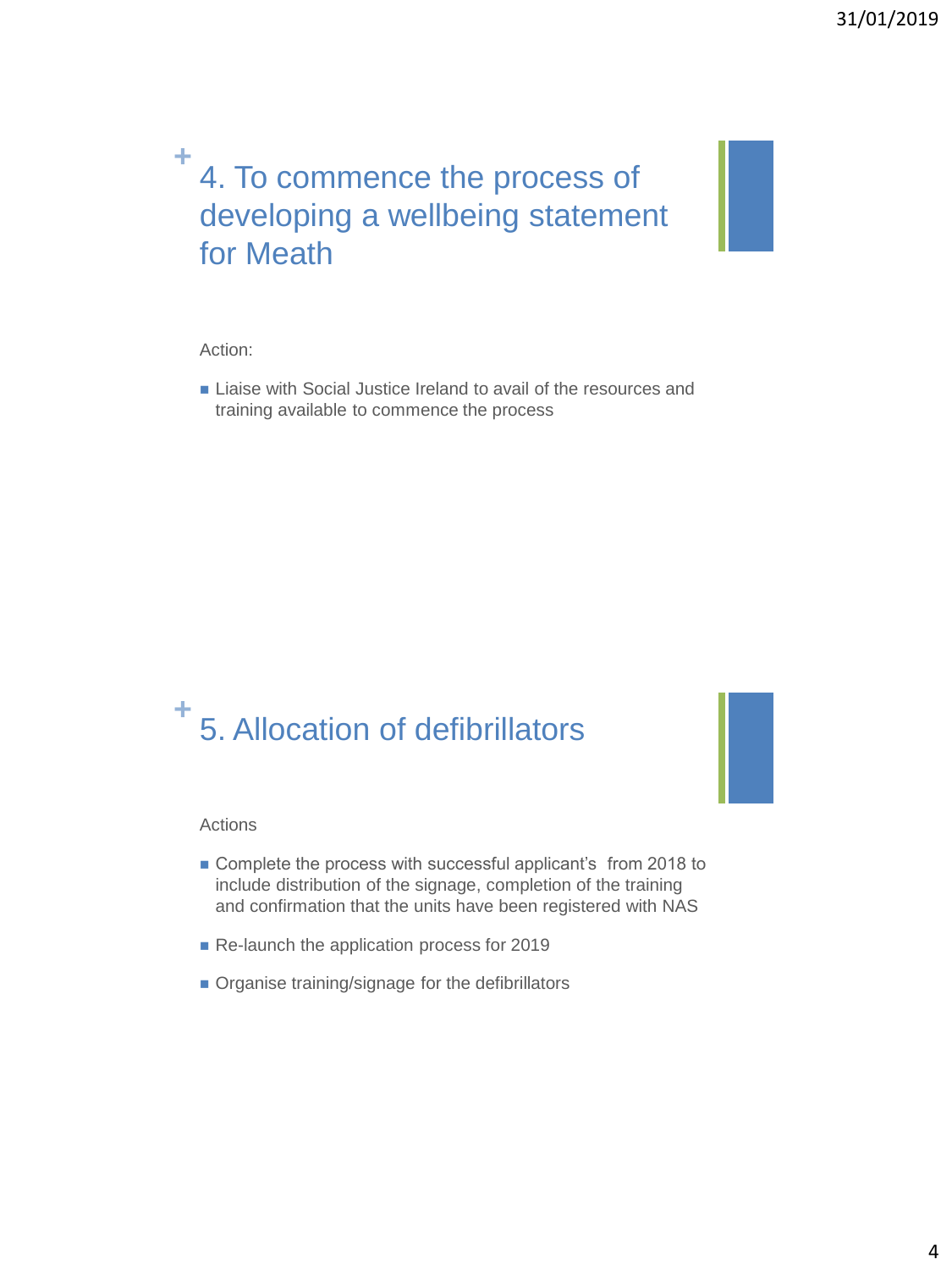# **+** 6. To ensure the feedback from members is recorded and follow up actions taken

Actions:

- Manage the referrals register and ensure all issues raised by members are recorded and published on the Meath PPN website
- Review issues submitted, categorise into themes and determine follow up actions
- Collate progress reports on the issues referred and responses for presentation at PPN meetings
- Work in partnership with other organisations in response to issues raised through the PPN membership
- Proposal to be collated on addressing the rising cost of insurance for groups

## **+** 7. Progress policy development for the Meath PPN

Actions:

Review standard policies/practises and formulate policies to address deficiencies